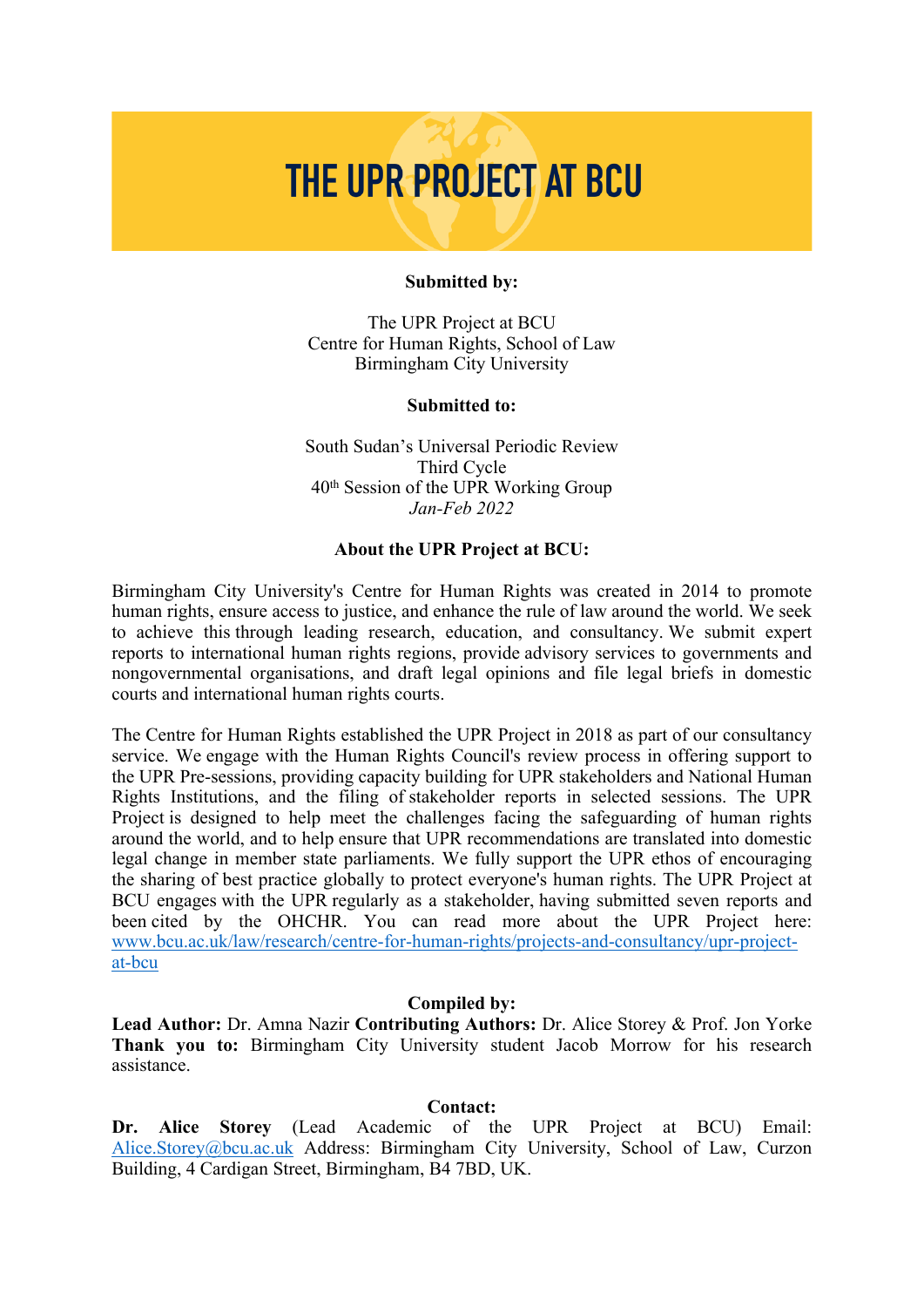## **INTRODUCTION**

- 1. The Republic of South Sudan [hereinafter South Sudan] is party to three of the nine core international human rights treaties: the Convention against Torture and Other Cruel Inhuman or Degrading Treatment or Punishment (CAT); the Convention on the Elimination of All Forms of Discrimination against Women (CEDAW); and, the Convention on the Rights of the child (CRC). 1
- 2. This Stakeholder Report focuses upon capital punishment and recommends that South Sudan ratifies the International Covenant on Civil and Political Rights (ICCPR) and safeguards the right to life. We make recommendations to the Government of South Sudan on this key issue, implementation of which would also see Sudan moving towards achieving Sustainable Development Goal 16 which aims for peaceful and inclusive societies, access to justice for all and effective, accountable and inclusive institutions at all levels.

# **CAPITAL PUNISHMENT**

## **A. South Sudan and International Law on the Death Penalty**

- 3. The death penalty has remained <sup>a</sup> distinctive feature of South Sudan'<sup>s</sup> penal system since, and prior to, the country'<sup>s</sup> independence in 2011. Since independence South Sudan has executed at least 43 people.<sup>2</sup>
- 4. The sovereign right to impose the punishment is located in the Transitional Constitution 2011. Article 11 states that "every person has the inherent right to life, dignity and the integrity of his or her person which shall be protected by law; no one shall be arbitrarily deprived of his or her life." Article 21 provides limitations on the death penalty, restricting it to "extremely serious offences in accordance with the law"<sup>3</sup> however it fails to define what it considers as 'extremely serious'. It also prohibits its imposition on individuals under the age of 18, those over the age of 70, pregnan<sup>t</sup> women or women with children under the age of two.<sup>4</sup>
- 5. The Permanent Representative of South Sudan in Geneva, Riek Puok Riek, informed the UN Human Rights Council in September 2012 that "South Sudan agrees with… the logic of abolishing the death penalty. But we believe that this is <sup>a</sup> process that could be approached gradually."<sup>5</sup>
- 6. In <sup>a</sup> speech to the South Sudan Constitutional Review Commission in May 2013, the state'<sup>s</sup> Chief Justice, Chan Reec Madut, affirmed that the country will continue imposing the punishment. <sup>6</sup> He stated that, "the transitional constitution does not have <sup>a</sup> provision that prohibits [the] death penalty. This means that our judges will continue to rely on current laws until [such time] when constitutional amendments [are] made through an act of parliament."<sup>7</sup>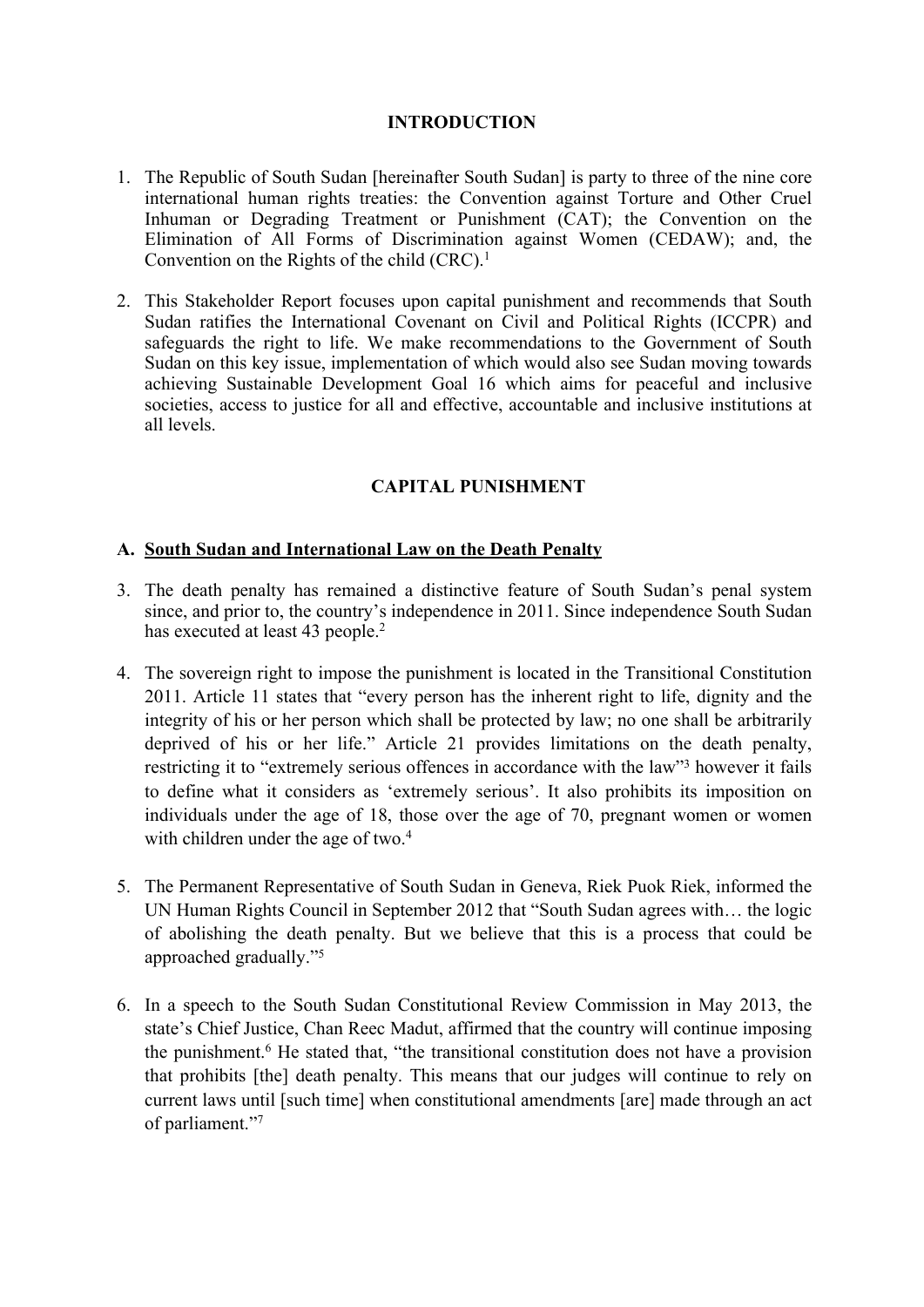7. The death penalty continues to remain <sup>a</sup> lawful punishment in South Sudan for offences and conduct which contravene the evolving jurisprudence on 'most serious crimes' under international law. 8 For example, treason; terrorism-related offenses resulting in death; aggravated drug trafficking; and bearing false witness resulting in an innocent person'<sup>s</sup> execution.<sup>9</sup>

## *International Law Promoting the Restriction and Abolition of the Death Penalty*

- 8. The United Nations' framework for regulating the application of the death penalty comprises <sup>a</sup> corpus of international human rights law and jurisprudence. Of particular relevance are Articles 6, 7, and 14  $ICCPR$ ,<sup>10</sup> its Second Optional Protocol,<sup>11</sup> the ECOSOC Safeguards Guaranteeing Protection of the Rights of Those Facing the Death Penalty,<sup>12</sup> the Secretary General's quinquennial reporting,<sup>13</sup> the Secretary General's Question on the Death Penalty,<sup>14</sup> and the Human Rights Committee decisions.<sup>15</sup> Other relevant treaties include the Convention Against Torture and Other Cruel, Inhuman and Degrading Treatment or Punishment<sup>16</sup> and the Convention on the Rights of the Child.<sup>17</sup>
- 9. The General Comment on the Right to Life<sup>18</sup> provides an interpretive lens on the death penalty and concerning ICCPR Article 6(6), which states, '[n]othing in this article shall be invoked to delay or to prevent the abolition of capital punishment,' it:

reaffirms the position that States parties that are not ye<sup>t</sup> totally abolitionist should be on an irrevocable path towards complete eradication of the death penalty, de facto and de jure, in the foreseeable future. The death penalty cannot be reconciled with full respec<sup>t</sup> for the right to life, and abolition of the death penalty is both desirable […] and necessary for the enhancement of human dignity and progressive development of human rights. 19

- 10. Furthermore, the eighth and most recent iteration of the UN General Assembly'<sup>s</sup> biennial resolution to impose <sup>a</sup> global moratorium on the use of the death penalty was passed on 16 December 2020. A total of 123 votes were recorded in favour, 38 votes against, 24 abstentions and 8 countries were absent. South Sudan has taken par<sup>t</sup> in five such resolutions to date, voting in favour in 2012, 2014, against in 2016, and then moved to abstain in both the 2018 and 2020 resolutions. 20
- 11. South Sudan'<sup>s</sup> voting record is also reflected in its absence as <sup>a</sup> signatory to the Joint Permanent Missions' most recent *note verbale* of dissociation, which records <sup>a</sup> formal objection to the Secretary General of the United Nations on the attempt to create <sup>a</sup> global moratorium on the death penalty. <sup>21</sup> Both the abstention to the UNGA resolution and absence from the *note verbale* suggests an anti-death penalty trajectory and also provides the platform for South Sudan to signal its suppor<sup>t</sup> for <sup>a</sup> global moratorium in the forthcoming resolution.

# **B. Implementation of Recommendations from Cycle Two in 2016**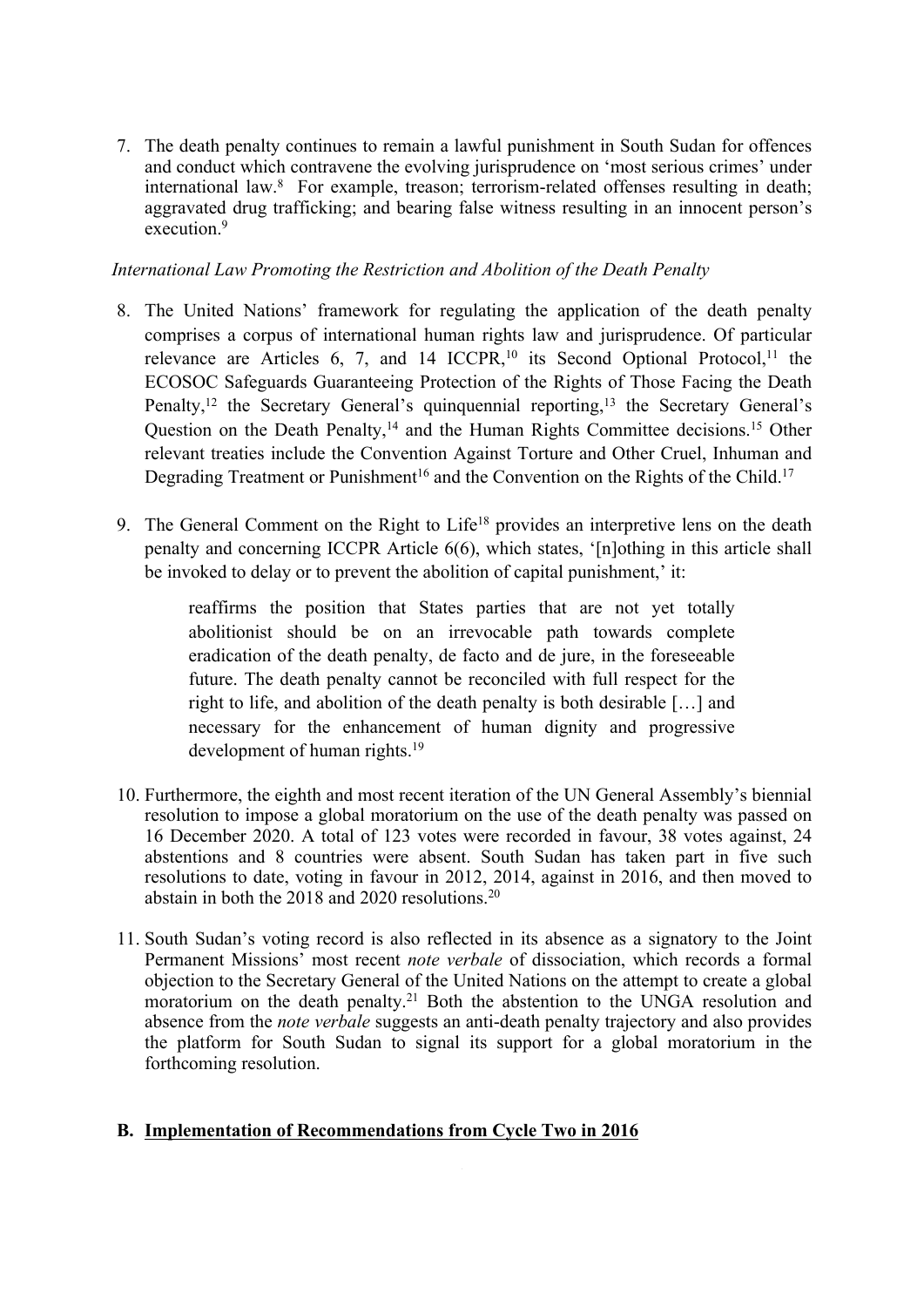12. South Sudan received 233 recommendations in the Second Cycle of which 203 were accepted and 30 were noted.<sup>22</sup> A total of 11 recommendations focused on the death penalty of which four were accepted. 23

#### *Recommendations concerning South Sudan'<sup>s</sup> Adoption of International Law*

- 13. **Australia** (para 129.9), **Montenegro** (para 129.7), and **Rwanda** (para 129.7) recommended South Sudan to ratify the Second Optional Protocol to the ICCPR. These were all noted. However, similar recommendations from **Croatia** (para 128.11), **Portugal** (para 128.9) and **Uruguay** (para 129.8) were accepted. This is most likely because they also recommended ratification of other instruments such as the ICCPR and ICESCR as opposed to <sup>a</sup> specific focus on the Second Optional Protocol aimed at abolition of the death penalty.
- 14. South Sudan is ye<sup>t</sup> to ratify either of these treaties (ICCPR and ICESCR) despite indicating suppor<sup>t</sup> to do so.

## *Recommendations concerning Abolition*

- 15. **Ukraine** (para 129.15) recommended South Sudan to abolish the death penalty whilst **Georgia** (para 129.14), **Australia** (para 129.9), and **Uruguay** (para 129.8) recommended <sup>a</sup> moratorium on the death penalty. **Iceland** (para 129.16) urged the State to "[b]ring all those suspected of criminal responsibility to justice in accessible ordinary civilian courts, using fair trials and without making recourse to the death penalty" and **the Holy See** (para 128.39) recommended <sup>a</sup> continuation of efforts to "improve conditions of detention and abolish the death penalty, with <sup>a</sup> view to commuting all death sentences". It is only the Holy See'<sup>s</sup> recommendation that was accepted in this regard. Whilst such recommendations are welcomed, it is crucial that they remain specific and measurable in order to assess the level of implementation. Broad recommendations, whilst easy to accept, lack any impetus to bring about real change. 24
- 16. Signalling its continuing attachment to the practice, South Sudan responded to the recommendations stating that it does not impose the death penalty "excep<sup>t</sup> under rare situations...Therefore, abolition of the death penalty is not a priority."<sup>25</sup> It has since continued to carry out executions in contravention to international law. Four individuals were executed in 2017, two of whom were children at the time of the crime.<sup>26</sup> A further seven executions took place in 2018,<sup>27</sup> eleven in 2019<sup>28</sup> with numbers falling sharply to two in 2020. 29
- 17. In May 2018, 37 death row prisoners, including at least one child and <sup>a</sup> breastfeeding mother, were transferred from prisons in the Equatoria region in the south of the country to Juba Central Prison. 30 This is in direct contravention to Article 21 of the Transitional Constitution which prohibits the juvenile death penalty and execution of expectant or weaning mothers.
- 18. Eleven executions took place in 2019. In February 2019, 7 of 11 individuals were executed and three were from the same family. However, the family was not notified of the execution. Two individuals were executed on 27 September 2019 and another two were executed on 30 September 2019, one of whom was a child.<sup>31</sup>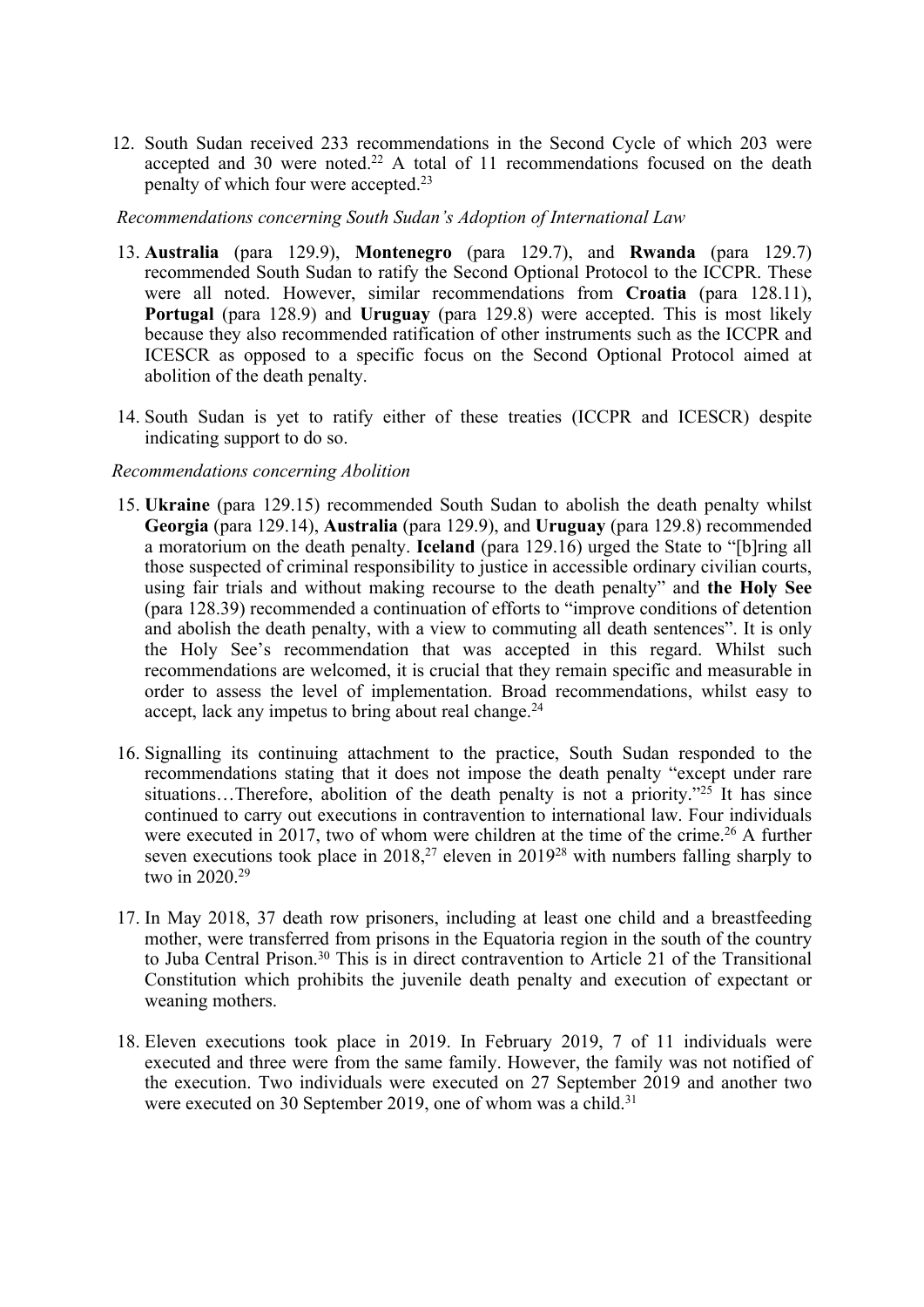- 19. On 28 November 2019, <sup>a</sup> landmark judgement issued by the African Human Rights Court ruled that the mandatory imposition of the death penalty was inherently unfair, because it precluded the convicted person the right to <sup>a</sup> fair trial and the ability to presen<sup>t</sup> mitigating circumstances. However, despite this ruling, South Sudan continued to carry out further executions with two executions taking place in 2020.<sup>32</sup>
- 20. It is also deeply concerning to note that in response to the increased violence in the Lakes state, General Majak Akech, inspector general of the South Sudan National Police Service and <sup>a</sup> Lakes state native, encouraged the newly appointed governor, Lieutenant General Rin Tueny Mabor, to apply punishment for criminals commensurate with the situation which includes "death by firing squad".<sup>33</sup> We urge the government to ensure sentencing is administered without recourse to the death penalty.
- 21. Notwithstanding the above, we welcome the decision made by the South Sudan Court of Appeal to quash Magai Matiop Ngong'<sup>s</sup> death sentence on 14 July 2020 and his subsequent removal from death row on 29 July. Magai was 17-years old, and therefore still <sup>a</sup> child, when sentenced to death in November 2017 in violation of both South Sudanese law and international law.<sup>34</sup> We urge the government of South Sudan to ensure the death penalty is never applied to those under the age of 18 and to amend its constitution in line with international law.

# **C. Further Points for South Sudan to Consider**

*Adopting the UPR Recommendations to Enable the People of South Sudan to Benefit from Advances in Effective Penology*

- 22. The right to benefit from scientific advancement should also apply to the progress in social science research on the death penalty. The Universal Declaration of Human Rights, Article 27, states, "[e]veryone has the right freely to participate in the cultural life of the community, to enjoy the arts and to share in scientific advancement and its benefits,"<sup>35</sup> and the ICESCR article 15 (1)(b) recognises the right of everyone, "[t]o enjoy the benefits of scientific progress and its applications."
- 23. Roger Hood and Carolyn Hoyle have produced the leading social science and criminological investigations into the death penalty worldwide and have concluded:

[t]hose who favour capital punishment 'in principle' have been faced with ye<sup>t</sup> more convincing evidence of the abuses, discrimination, mistakes, and inhumanity that appear inevitably to accompany it in practice. Some of them have set out on the ques<sup>t</sup> to find the key to <sup>a</sup> 'perfect' system in which no mistakes or injustices will occur. In our view, this quest is chimerical.<sup>36</sup>

24. Social science investigations now demonstrate that reflecting appropriate governmen<sup>t</sup> means that whilst capital punishment could be created within <sup>a</sup> legitimate parliamentary process, 37 it is now clear that the application of the death penalty renders an illegitimate and inhumane outcome. <sup>38</sup> Abolition in South Sudan would enable the people of the country to benefit from the advancement of the leading social scientific research on punishment policies.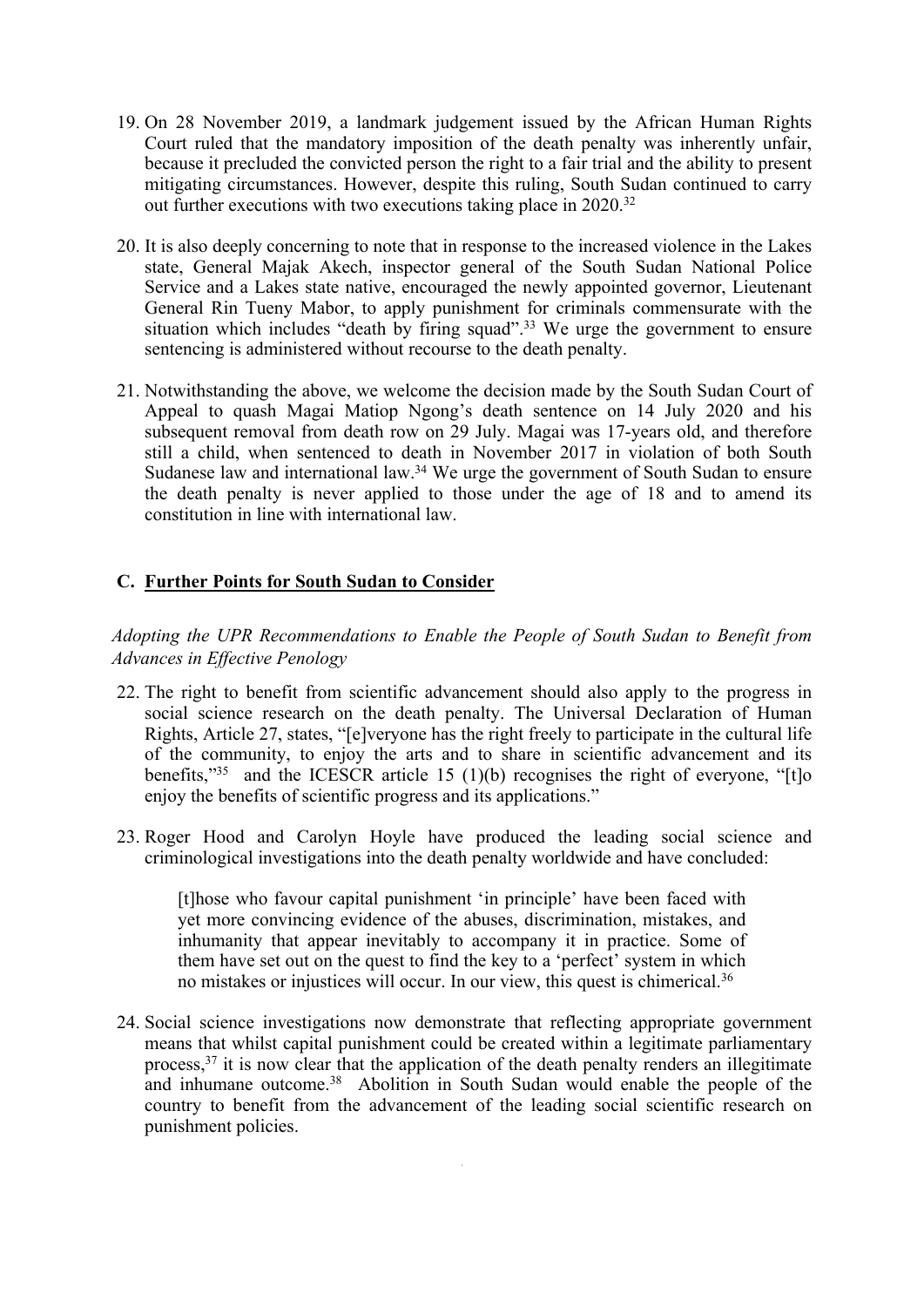*The Universal Periodic Review Recommendations and the Contribution to the Sustainable Development Goals*

- 25. South Sudan should consider adopting the UPR recommendations as an expression of mutual reinforcement of the government'<sup>s</sup> commitment to promoting the Sustainable Development Goals.<sup>39</sup> The human rights values expressed in both the UPR and the SDGs can be woven together to promote policy coherence. 40
- 26. SDG 16 provides for "Strong Institutions and Access to Justice and Build Effective Institutions," but the application of the death penalty is inconsistent with this goal. Specifically, SDG 16.1 aims to reduce death rates, promote equal access to justice, and "protect fundamental freedoms," and to further this, SDG 16.A.1 identifies the importance of relevant national institutions, for building capacity at all levels, to preven<sup>t</sup> violence and combat terrorism and crime.

## **D. Recommendations**

We recommend the governmen<sup>t</sup> of South Sudan to:

- i. Ratify the International Covenant on Civil and Political Rights and the Second Optional Protocol to the ICCPR aiming at the abolition of the death penalty.
- ii. Develop, in consultation with civil society and relevant regional bodies, <sup>a</sup> comprehensive action plan to work towards <sup>a</sup> moratorium, with <sup>a</sup> view to abolition, within the next three years.
- iii. Amend the 2011 Transitional Constitution of South Sudan to prohibit the death penalty.
- iv. Affirm its commitment to SDG 16 on access to justice and strong institutions through its suppor<sup>t</sup> at the next biennial vote on the UNGA Resolution on the moratorium on the use of the death penalty.

<sup>&</sup>lt;sup>1</sup> See <https://tbinternet.ohchr.org/\_layouts/15/TreatyBodyExternal/Treaty.aspx>.

<sup>2</sup> Oluwatosin Popoola, 'Sub-Saharan Africa Must Protect Lives by Abolishing the Death Penalty' (*Amnesty International*, 21 April 2020) *<sup>&</sup>lt;*www.amnesty.org/en/latest/news/2020/04/sub-saharan-africa-must-protect-livesby-abolishing-the-death-penalty/> accessed 2 April 2021.

 $3$  Article 21(1).

 $4$  Articles 21(2) and 21(3).

<sup>&</sup>lt;sup>5</sup> See 'South Sudan' <www.handsoffcain.info/bancadati/africa/south-sudan-20000205>.

<sup>6</sup> 'South Sudan Says Death Penalty Remains Until Constitution Amended' (*Sudan Tribune,* 3 May 2013) <www.sudantribune.com/spip.php?article46452> accessed 23 April 2021.

<sup>7</sup> ibid.

<sup>8</sup> See UN Doc CCPR/C/GC/R.36/Rev.2.

<sup>9</sup> See eg 'Republic of South Sudan (South Sudan)' (*Death Penalty Worldwide*, 26 April 2013)  $\frac{1}{2}$  =  $\frac{1}{2}$  =  $\frac{1}{2}$  =  $\frac{1}{2}$  =  $\frac{1}{2}$  =  $\frac{1}{2}$  =  $\frac{1}{2}$  =  $\frac{1}{2}$  =  $\frac{1}{2}$  =  $\frac{1}{2}$  =  $\frac{1}{2}$  =  $\frac{1}{2}$  =  $\frac{1}{2}$  =  $\frac{1}{2}$  =  $\frac{1}{2}$  =  $\frac{1}{2}$  =  $\frac{1}{2}$  =  $\frac{1}{2}$  =  $\frac{1$ 

<sup>&</sup>lt;sup>10</sup> International Covenant on Civil and Political Rights (1976) 999 UNTS 171, Article 6 (right to life); Article 7 (the prohibition against torture and inhuman or degrading treatment or punishment); and Article 14 (the right to <sup>a</sup> fair trial and the principle of equality of arms).

<sup>&</sup>lt;sup>11</sup> The Second Optional Protocol to the International Covenant on Civil and Political Rights, aiming at the abolition of the death penalty, GA Res. 44/128, December 15, 1989.

<sup>&</sup>lt;sup>12</sup> Safeguards Guaranteeing Protection of the Rights of Those Facing the Death Penalty, Economic and Social Council Resolution, 1984/50; Additions to the Safeguards Guaranteeing Protection of the Rights of Those Facing the Death Penalty as Agreed by the Economic and Social Council Resolution 1989/64; and the Strengthening of the Safeguards Guaranteeing Protection of the Rights of Those Facing the Death Penalty as Agreed by the Economic Council Resolution 1996/15.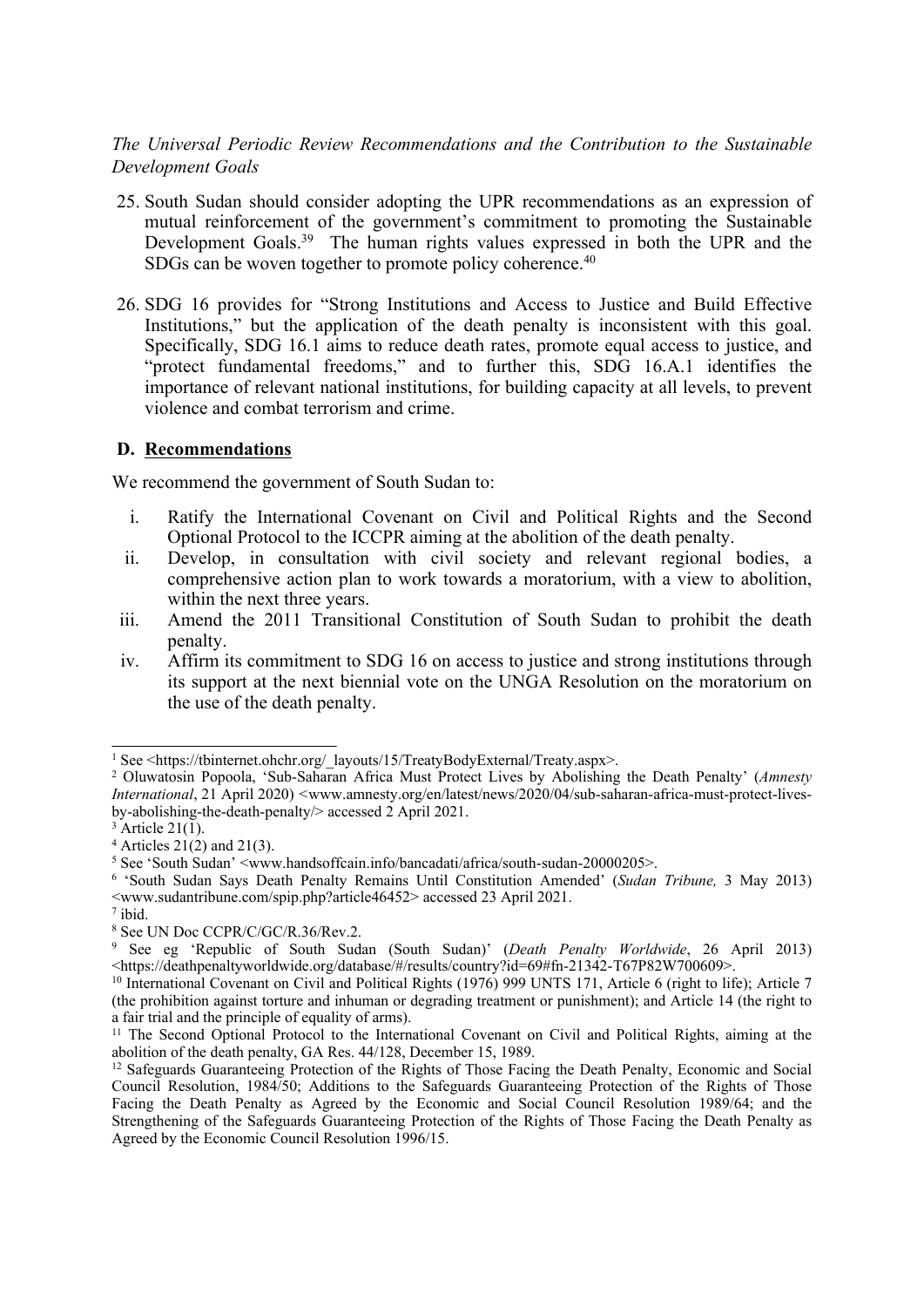<sup>13</sup> See eg, ECOSOC Capital Punishment and Implementation of the Safeguards Guaranteeing Protection of the Rights of those Facing the Death Penalty Report of the Secretary-General UN Doc E/2015/49 (13 April 2015).

<sup>14</sup> See eg, Report of the Secretary General, Question of the Death Penalty, A/HRC/27/23, 30 June 2014.

39/46, 10 December 1984.

<sup>17</sup> Article 37(a) Convention on the Rights of the Child, G.A. Res 44/25, 20 November 1989.

<sup>18</sup> UN Human Rights Committee, General Comment No. 36 (2018) on Article 6 of the International Covenant on Civil and Political Rights, on the right to life, CCPR/C/GC/36, 30 October 2018.

19 ibid para 50.

<sup>20</sup> Resolution on the Moratorium on the use of the death penalty, UNGA Res. 67/176 20 December 2012, adopted by 111 votes to 41, with 34 abstentions; Resolution on the Moratorium on the use of the death penalty, UNGA Res. 69/186 18 December 2014 *adopted by 117 votes to 37, with 34 abstentions*; Resolution on the Moratorium on the use of the death penalty, UNGA Res. 71/187, 19 December 2016 *adopted by 117 votes to 40, with 31 abstentions*; Resolution on the Moratorium on the use of the death penalty, UNGA Res. 73/175 17 December 2018 *adopted by 121 votes to 35, with 32 abstentions*; Resolution on the Moratorium on the use of the death penalty, UNGA Res. 75/183, 16 December 2020 *adopted by 123 votes to 38, with 24 abstentions*.

<sup>21</sup> UNGA, 'Note verbale dated 13 September 2019 from the Permanent Mission of Egypt to the United Nations addressed to the Secretary-General' (16 September 2019) UN Doc A/73/1004.

<sup>22</sup> UNHRC, 'Report of the Human Rights Council on its thirty fourth session' (31 May 2017) UN Doc A/HRC/34/2, para 835.

<sup>23</sup> See UNHRC, 'Report of the Working Group on the Universal Periodic Review – South Sudan' (28 December 2016) UN Doc A/HRC/34/13.

<sup>24</sup> Amna Nazir, 'The Universal Periodic Review and the Death Penalty: A Case Study of Pakistan' 4(1) RSIL Law Review 126, 153.

<sup>25</sup> See UNHRC, 'Report of the Working Group on the Universal Periodic Review – South Sudan: Addendum' (8 March 2017) UN Doc A/HRC/34/13/Add.1, para 7.

<sup>26</sup> Amnesty International, 'South Sudan: One of Just Two Executing States in Sub-Saharan Africa in 2017' (*Amnesty International*, 16 April 2018) <https://www.amnesty.org/en/latest/news/2018/04/south-sudan-one-ofjust-two-executing-states-in-sub-saharan-africa-in-2017/> accessed 1 April 2021. See also Amnesty International, *Global Report: Death Sentences and Executions 2017* (2018).

<sup>27</sup> Amnesty International, *Global Report: Death Sentences and Executions 2018* (2019).

<sup>28</sup> Amnesty International, *Global Report: Death Sentences and Executions 2019* (2020).

<sup>29</sup> Amnesty International, *Global Report: Death Sentences and Executions 2020* (2021).

<sup>30</sup> Amnesty International, 'South Sudan: Execution spree targets even children and threatens nursing mothers' (*Amnesty International*, 7 December 2018) <https://www.amnesty.org/en/latest/news/2018/12/south-sudanexecution-spree-targets-even-children-and-threatens-nursing-mothers/> accessed 1 April 2021

<sup>31</sup> Amnesty International, 'Sub-Saharan Africa Must Protect Lives by Abolishing the Death Penalty' (*Amnesty International*, 21 April 2020) <https://www.amnesty.org/en/latest/news/2020/04/sub-saharan-africa-mustprotect-lives-by-abolishing-the-death-penalty/> accessed 1 April 2021.

<sup>32</sup> Amnesty International, 'Africa: Positive Death Penalty Decision Undermined by Continued Executions' (*Amnesty International*, 10 October 2020) <https://www.amnesty.org/en/latest/news/2020/10/africa-positivedeath-penalty-decision-undermined-by-continued-executions/> accessed 1 April 2021

<sup>33</sup> Manyang David Mayar, 'Calls for Death Penalty Rise in Response to South Sudan Lakes State Violence' (*VOA News,* 21 June 2021) <www.voanews.com/africa/south-sudan-focus/calls-death-penalty-rise-responsesouth-sudan-lakes-state-violence> accessed 1 July 2021.

34 'South Sudan: Quashing of Teenager'<sup>s</sup> Death Sentence Must Lead to Abolition of the Death Penalty' (*Amnesty International*, 9 July 2020) <www.amnesty.org/en/latest/news/2020/07/south-sudan-quashing-ofteenagers-death-sentence-must-lead-to-abolition-of-the-death-penalty/> accessed 2 May 2021.

<sup>35</sup> It is further recalled that the Human Rights Council determined that the basis of the Universal Periodic Review includes consideration of the Universal Declaration of Human Rights, see, Institution-building of the United Nations Human Rights Council, A/HRC/RES/5/1 18 June 2007.

<sup>36</sup> Roger Hood and Carolyn Hoyle, *The Death Penalty: <sup>A</sup> Worldwide Perspective* (5th edn, Oxford University Press 2015) 7-8.

37 John Rawls stated, "[a]t some point, the injustice of the outcomes of <sup>a</sup> legitimate democratic procedure corrupts its legitimacy," in, *Political Liberalism* (Columbia University Press 2005) 248.

<sup>38</sup> Austin Sarat stated, "law cannot work its lethal will and ally itself with the killing state while remaining aloof and unstained by the deeds themselves," in, *When the State Kills: Capital Punishment and the American Condition* (Princeton University Press 2001) 21.

<sup>&</sup>lt;sup>15</sup> For example, Judge v. Canada, Communication No. 829/1998, U.N. Doc. CCPR/C/78/D/829/1998 (2003). <sup>16</sup> The Convention against Torture and Other Cruel, Inhuman or Degrading Treatment or Punishment, G.A. Res.